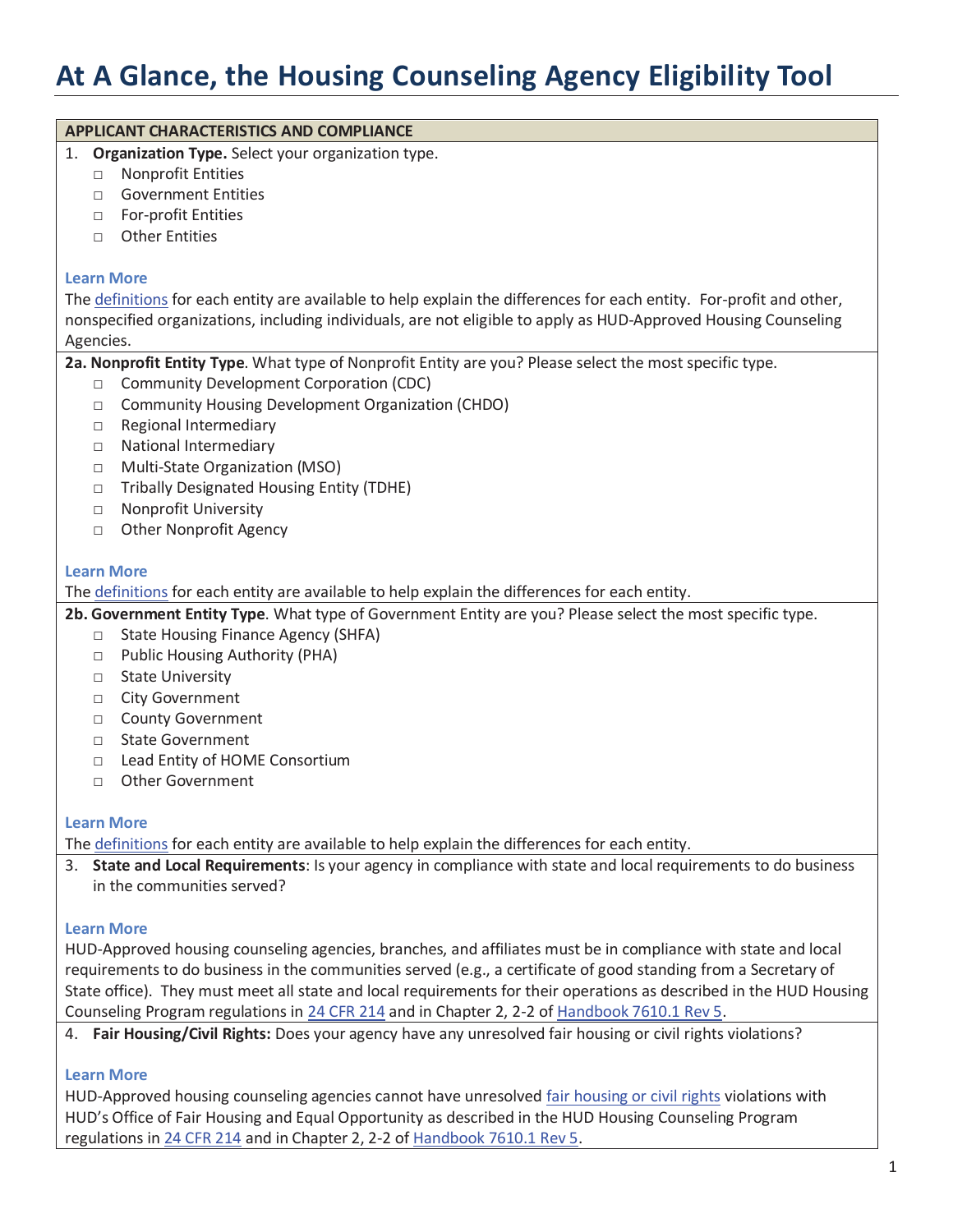5. **Fair Housing/Civil Rights:** Is your agency engaged in at least one affirmatively furthering fair housing (AFFH) activity?

## **Learn More**

HUD-Approved housing counseling agencies must affirmatively further fair housing for classes protected under the Fair Housing Act in AFFH activities (e.g., Fair Housing newsletters, marketing and outreach to underserved populations and counseling and education). Further information is also available in the April 2015 Bridge Newsletter: Housing Counseling Promotes Fair Housing & Financial Literacy and as described in the HUD Housing Counseling Program regulations in 24 CFR 214 and in Chapter 2, 2-2 of Handbook 7610.1 Rev 5.

6. **Conflict of Interest (COI):** Can your agency provide Conflict of Interest procedures and explain any conflicts of interest?

## **Learn More**

Prospective HUD-Approved housing counseling agencies must disclose any real or apparent conflicts of interest involving a Position of Trust, and describe how these conflicts will be mitigated including any disclosures that will be provided to clients. A person in a Position of Trust includes a director, employee, officer, contractor, volunteer, agent of a participating agency or the spouse, child or business partner of any individual holding these positions. A person in a Position of Trust must avoid any action that might result in, or create the appearance of, administering the housing counseling operation for personal or private gain. It is a conflict of interest for any persons in a Position of Trust to provide preferential treatment to any organization or person, or to undertake any action that might compromise the agency's ability to ensure compliance with the Conflict of Interest requirements and to serve the best interests of the agency's clients. Where conflicts of interest are apparent or questionable, agencies are required to disclose these issues to HUD and in a disclosure for the client.

Further information is available in the Frequently Asked Questions on Conflict of Interest and as described in the HUD Housing Counseling Program regulations in 24 CFR 214, Chapter 2, 2-2 and Chapter 6, 6-1 and 6-2 of Handbook 7610.1 Rev 5, and Capacity Building Toolkit: Agency Disclosure Forms.

- 7. **Ineligible Participants:** Are HUD-Approved counseling staff working in the housing counseling program, all current agency directors, partners, officers, principals, or employees:
	- Suspended or disbarred from participating in Federal programs? or
	- Indicted or convicted for a criminal offense that reflects responsibility, integrity or ability of the agency to participate in housing counseling activities? or
	- Subject to any unresolved findings in a Federal investigation? Or any government audit or investigation?

## **Learn More**

HUD-Approved counseling staff working in the housing counseling program, including all current agency directors, partners, officers, principals, or employees will need to provide assurance that the above instances are not currently occurring for each person, the housing counseling agency, or in the case of board members, their employer as described in the HUD Housing Counseling Program regulations in 24 CFR 214 and in Chapter 2, 2-2 of Handbook 7610.1 Rev 5.

All current agency directors, partners, officers, principals, or employees should not have outstanding Federal or State tax liens or defaulted federal loans. In addition, directors, staff and volunteers cannot be subject to any unsatisfied judgments or foreclosure of an FHA-insured mortgage, unless currently under a repayment plan. Agency hiring practices can include these types of background checks as part of the employment process and board membership. Search external public records such as the local taxing agency (e.g., County Auditor), the System for Award Management (SAM) for excluded/debarred parties from working with the Federal government, and the Limited Denials of Participation (LDP), a list of people and organizations that are not allowed to participate in HUD programs, may be helpful.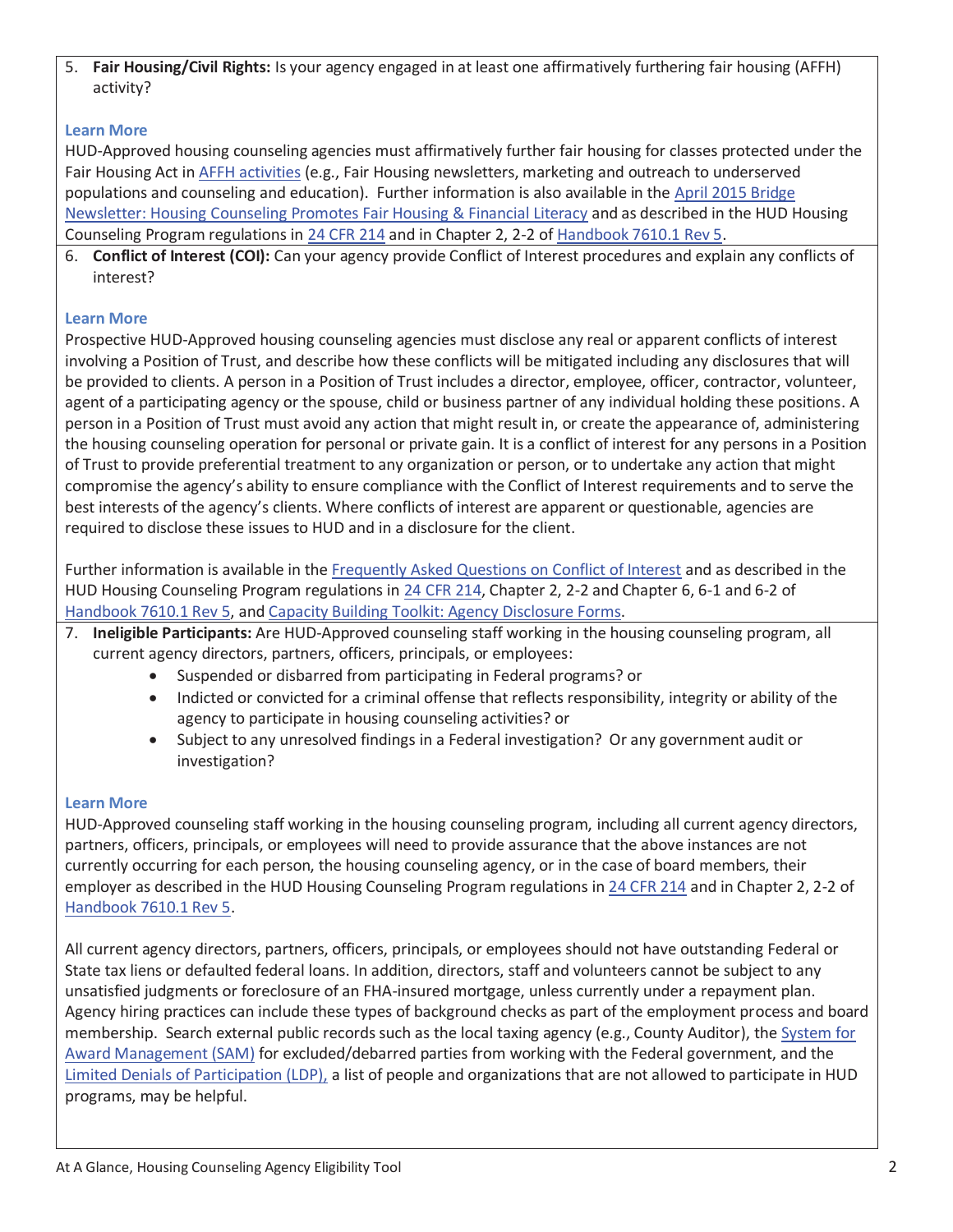#### 8. **Election Law Violations:** Have the following election law violations occurred:

- Your agency, its branches, and/or affiliates has been convicted of a violation under Federal law relating to an election for Federal office, or
- One or more individuals employed by your agency in a permanent or temporary capacity; contracted or retained by your agency; or acting on behalf of, or with the express or apparent authority of, your agency been convicted of a violation under Federal law relating to an election for Federal office?

#### **Learn More**

HUD-Approved housing counseling agencies must not have been convicted of a violation under Federal law relating to an election for Federal office, or that employs "applicable individuals" who have been convicted of a violation under Federal law relating to an election for Federal office. Applicable individuals means an individual who is employed by the organization in a permanent or temporary capacity; contracted or retained by the organization; or acting on behalf of, or with the express or apparent authority of, the organization; and has been convicted of a violation under Federal law relating to an election for Federal office. Election law violation includes, but is not limited to, a violation of one or more of the following statutory provisions related to Federal election fraud, voter intimidation, and voter suppression.

Intermediaries are required to ensure that the Intermediary or State Housing Finance Agency, their subgrantees and their affiliates, shall not have been convicted of a violation under Federal law relating to an election for Federal office. Further information on violations can be found at the Federal Election Commission (FEC) for election violations and in the Housing Counseling: New Certification Requirements Final Rule.

9. **Housing Counseling Work Plan:** Is your agency able to submit a housing counseling work plan?

#### **Learn More**

As part of the application, prospective HUD-Approved housing counseling agencies must submit a detailed housing counseling plan consistent with the requirements in 24 CFR 214 and in Chapter 3, 3-2 of Handbook 7610.1 Rev 5. These include but are not limited to targeted geographic areas and population, issues and needs of target area/population, services, projected outcomes, fair housing, service fees, and accommodations for those with special needs. Further information is also available in the Capacity Building Toolkit: Developing a Housing Counseling Work Plan for HUD Approval.

#### **EXPERIENCE**

10. **Experience:** Has your agency administered a housing counseling program in accordance with HUD requirements for at least one year?

#### **Learn More**

HUD-Approved housing counseling agencies must have provided housing counseling services for one year in a way that meets HUD requirements (e.g., meets the HUD Housing Counseling Program regulations in 24 CFR 214 and in Chapter 2, 2-2 of Handbook 7610.1 Rev 5). An organization may be working with a HUD-Approved Intermediary or a state housing finance agency offering housing counseling to the public using the same standards as HUD would require.

Intermediaries must demonstrate that they have operated in an intermediary capacity for at least one year through policies and procedures including oversight and monitoring plan, training and technical assistance delivery, Federal financial compliance, etc. For example, an organization may be working with a network of housing counseling agencies over a regional (e.g., multi-state) or national basis. The HUD-Approved Intermediaries page and the January 2014 Bridge Newsletter: Intermediaries provide more information.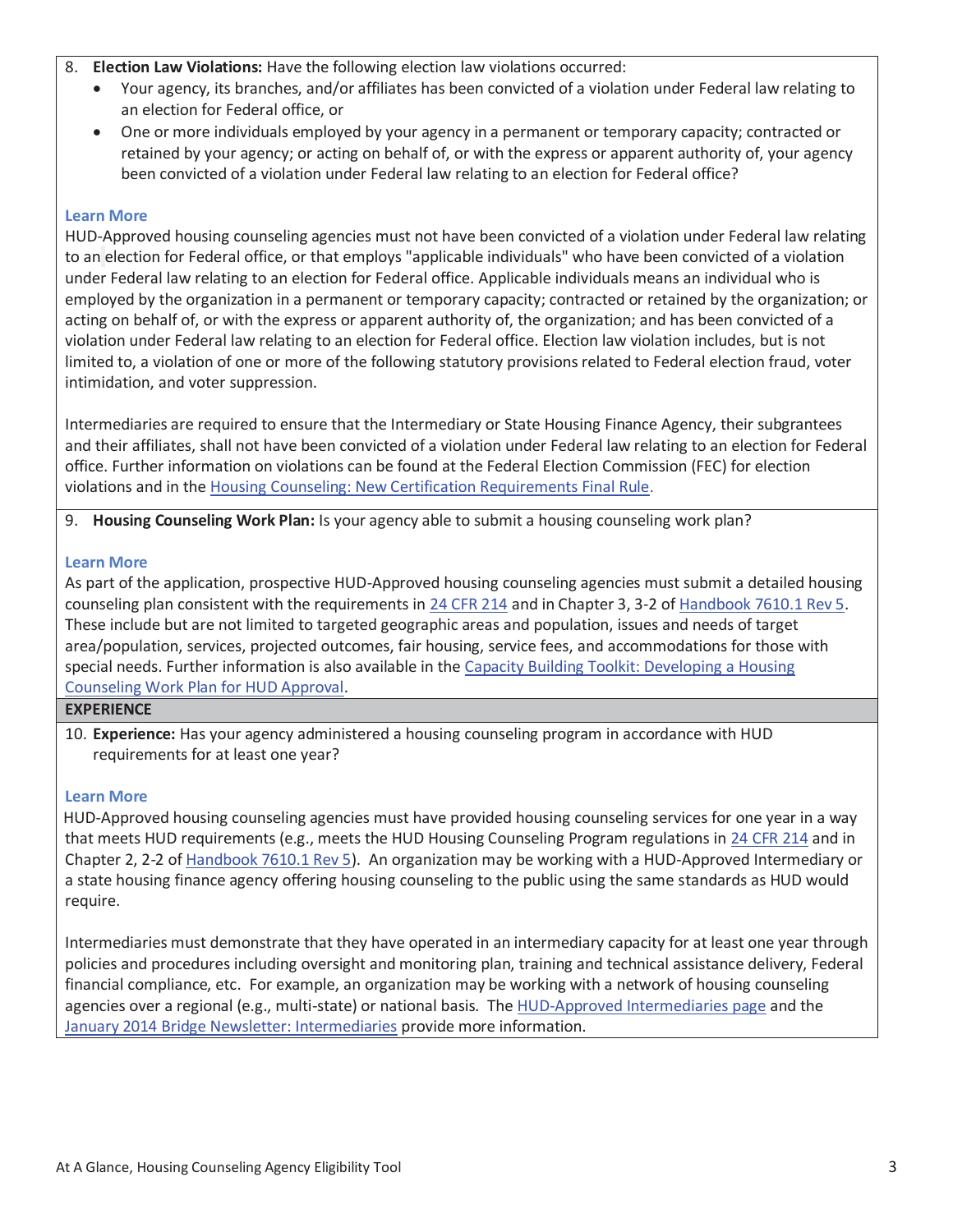11. **Community Base:** Has your agency operated a housing counseling program for at least one year in the same geographic area to be proposed in the application?

## **Learn More**

Prospective HUD-Approved housing counseling agencies must have operated for one year in the geographic area where they plan to provide the services as described in 24 CFR 214 and in Chapter 2, 2-2 of Handbook 7610.1 Rev 5.

Intermediaries must demonstrate one year of experience in the geographic area in which housing counseling services will be provided either by the intermediary or subgrantees/affiliates. The January 2014 Bridge Newsletter: Intermediaries provides more information.

12. **Knowledge of Housing Programs and Housing Market:** Is your staff familiar with HUD programs?

## **Learn More**

HUD-Approved housing counseling agencies must be knowledgeable about the various HUD programs related to the services being provided as described in 24 CFR 214 and in Chapter 2, 2-2 of Handbook 7610.1 Rev 5. For example, local housing partner programs such as the public housing authority, continuum of care, and community development and affordable housing (e.g., the Consolidated Plan, where applicable, includes program information); and Federal Housing Administration (FHA) mortgage products and requirements (the FHA Resource Center has extensive resources available).

13. **Knowledge of Housing Programs and Housing Market:** Is your staff knowledgeable about the local housing market?

# **Learn More**

HUD-Approved housing counseling agencies must be knowledgeable about their clients' housing options, and housing counseling agency staff must be familiar with state and local housing programs and other resources as described in 24 CFR 214 and in Chapter 2, 2-2 of Handbook 7610.1 Rev 5. They should also be familiar with the local Consolidated Plan, and the Assessment of Fair Housing (AFH) Tool. Depending upon the type of counseling being delivered, they should be familiar with local lenders, housing partners (e.g., housing authorities, local and state housing departments, etc.), their programs and products.

## **RESOURCES**

14. **Contracts or Agreements:** Does your agency contract out any of its housing counseling services?

# **Learn More**

Unless an agency falls under an exception, HUD-Approved housing counseling agencies must deliver all housing counseling services set forth in their housing counseling work plan as described in 24 CFR 214 and in Chapter 2 of Handbook 7610.1 Rev 5. Frequently Asked Questions on Housing Counseling Delivery provide more specific guidance.

15. **Contracts or Agreements:** If yes, does your agency meet the requirements for contracting out housing counseling services?

# **Learn More**

HUD allows HUD-Approved housing counseling agencies to contract out for their housing counseling services only if one of three conditions are met:

- 1. In geographic areas where there is a need for a specific housing counseling service that the agency or its subgrantees cannot provide or is not covered by another HUD-Approved housing counseling agency.
- 2. State housing finance agencies (SHFAs) and intermediaries may enter into agreements with affiliates to provide housing counseling services.
- 3. Intermediary agencies may operate a program with a network of affiliated counselors, instead of affiliated agencies, if the arrangement meets a special need identified by HUD.

Chapter 2 of Handbook 7610.1 Rev 5 provides more guidance.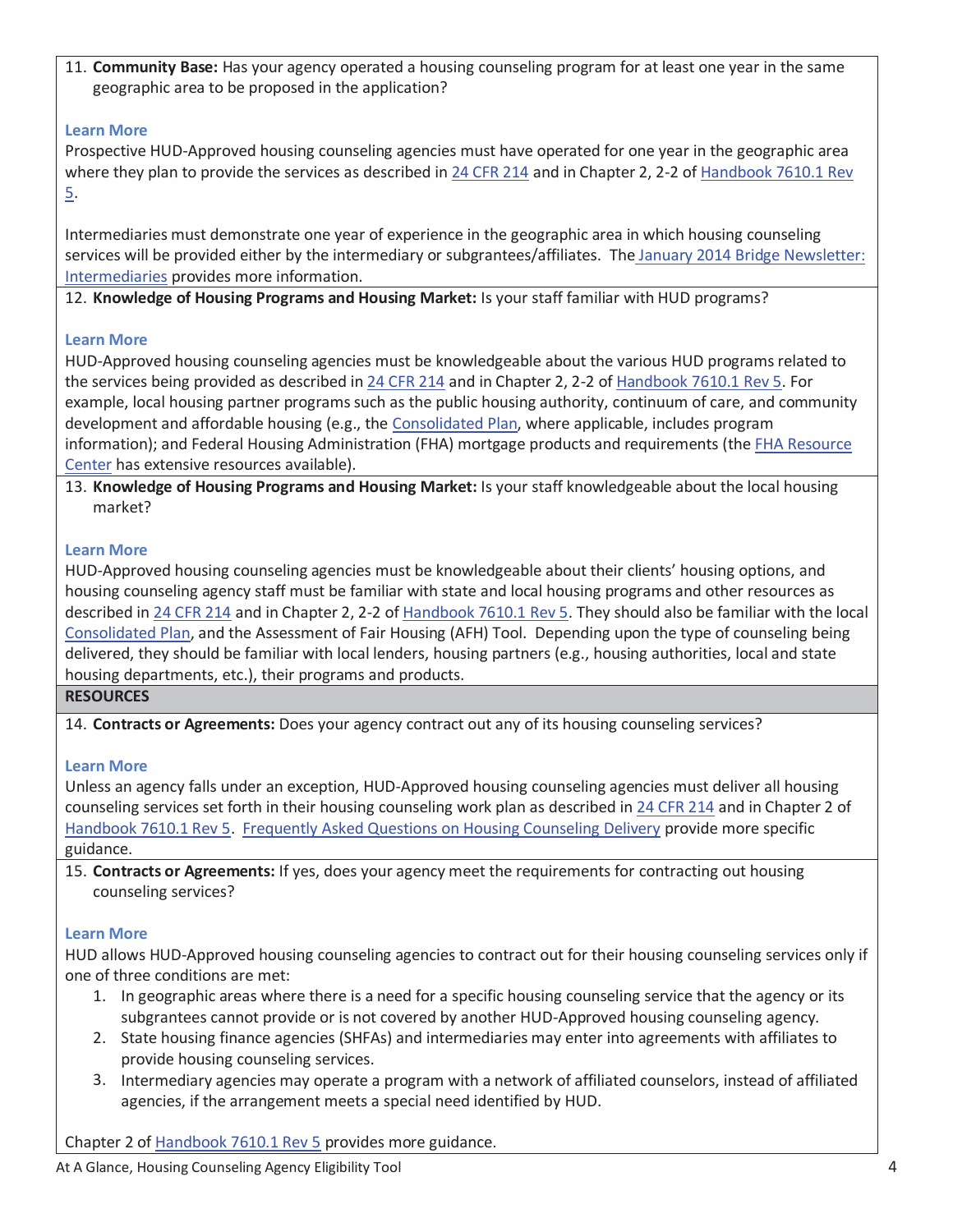16. **Housing Counseling Resources:** Does your agency have evidence of sufficient funding to cover the cost of housing counseling operations for the next 12 months?

## **Learn More**

HUD-Approved housing counseling agencies must demonstrate financial commitments to ensure counseling can be provided over a 12 month period as described in 24 CFR 214 and in Chapter 2, 2-2 of Handbook 7610.1 Rev 5. National organizations provide training and resources on topics such as fundraising, sustainability, and succession planning. See Housing Counseling Training Partners page and the Housing Counseling Capacity Building Toolkits, such as the HCA 101 for more guidance. A number of Federal grant opportunities for agencies are available on Grants.gov.

17. **Housing Counseling Resources:** Do at least one half of your staff have at least 6 months of experience in the housing counseling job they will perform?

## **Learn More**

HUD-Approved housing counseling agencies must employ one half of their counselors with at least 6 months of experience providing a similar housing counseling service (e.g., a pre-purchase counselor must have experience in providing housing counseling in pre-purchase for at least a 6-month period) as described in 24 CFR 214 and in Chapter 2, 2-2 of Handbook 7610.1 Rev 5.

18. **Housing Counseling Resources:** Does your agency have staff with the appropriate language skills for their housing counseling clients or have an adequate referral process for persons with limited English proficiency?

## **Learn More**

HUD-Approved housing counseling agencies must have staff with language skills and referral procedures in place to accommodate clients within their housing counseling service area as described in 24 CFR 214 and in Chapter 2, 2-2 of Handbook 7610.1 Rev 5. The Department of Justice defines Limited English Profciency as follows: If these individuals have a limited ability to read, write, speak, or understand English, they are limited English proficient, or "LEP." For further information, see Limited English Proficiency (LEP) page.

19. **Housing Counseling Resources:** Does your agency have alternative formats and reasonable accommodations for those with disabilities?

## **Learn More**

HUD-Approved housing counseling agencies must have the funding, staff experience, language skills, and alternative formats and reasonable accommodations to implement their proposed housing counseling services. Further information is also available in the Capacity Building Toolkit: Developing a Housing Counseling Work Plan for HUD Approval and as described in 24 CFR 214 and in Chapter 2, 2-2 of Handbook 7610.1 Rev 5.

20. **Community Resources:** Does your agency have relationships with other service providers that provide services you do not offer?

## **Learn More**

HUD-Approved housing counseling agencies must demonstrate that they have established a working relationship with private and public community organizations as described in 24 CFR 214 and in Chapter 2, 2-2 of Handbook 7610.1 Rev 5. These organizations can refer clients who need assistance that the agency cannot offer, such as family services, food services, childcare, legal aid, credit counseling, healthcare, etc.

21. **Facilities:** Does your agency have permanent, accessible space dedicated to housing counseling services during normal business hours?

## **Learn More**

HUD-Approved housing counseling agencies must meet the needs of all potential clients, and must have a clearly identified office, accessibility for persons with disabilities including appropriate signage, and operate during normal business hours with extended hours when necessary. Signage can be ordered through the HUD Fair Housing and Equal Opportunity (FHEO) Office Outreach Tools page. For further information, see 24 CFR 214, Chapter 2 of Handbook 7610.1 Rev 5, and for offsite facilities, see Frequently Asked Question on offsite accommodations.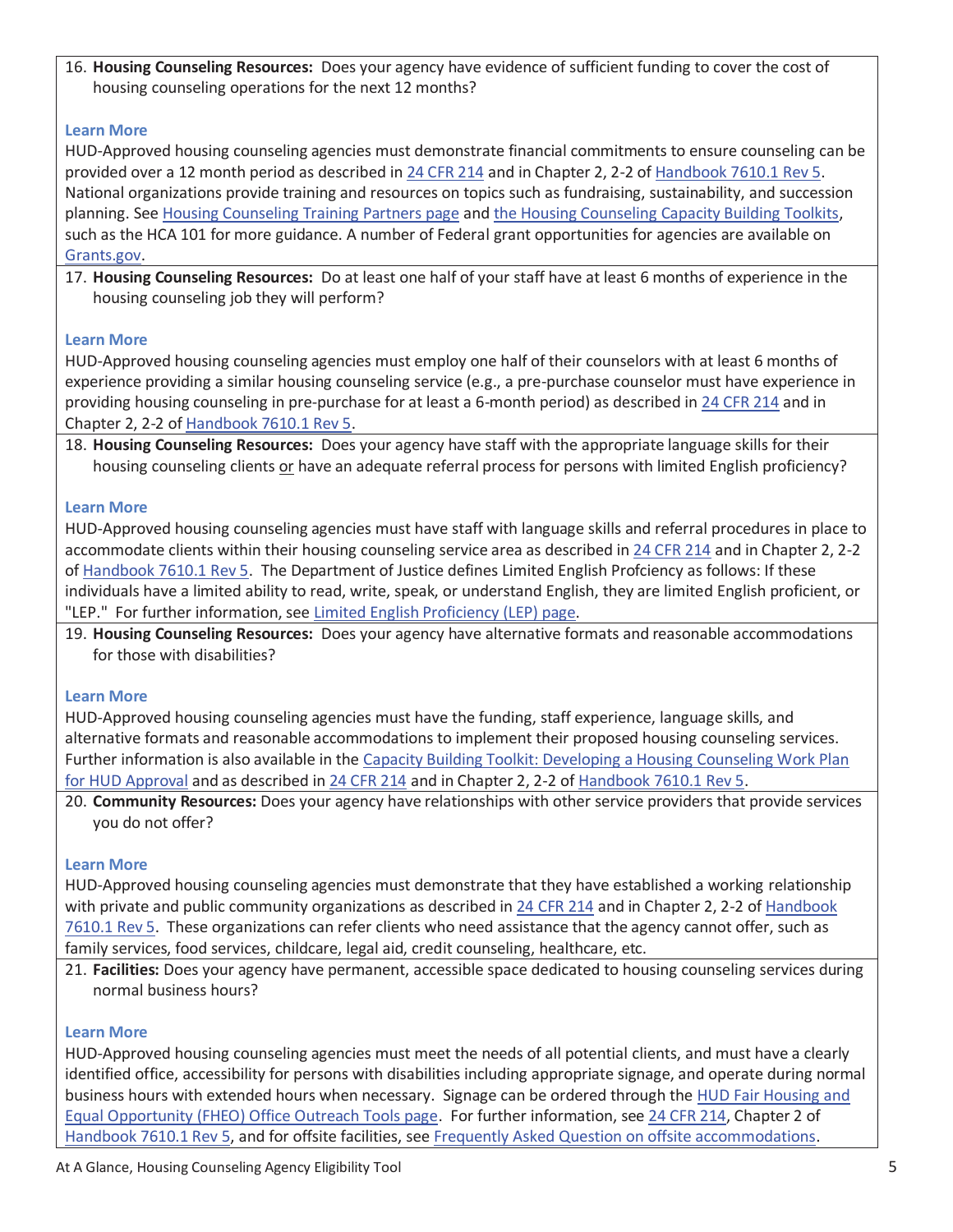22. **Facilities:** Does your agency provide privacy for in-person housing counseling?

#### **Learn More**

HUD-Approved housing counseling agencies must have an established, private place to perform housing counseling. Offsite facilities may also be used. See Frequently Asked Question on offsite accommodations, 24 CFR 214, and Chapter 2 of Handbook 7610.1 Rev 5 for more information.

23. **Facilities:** Does your agency provide security for electronic and paper client records?

#### **Learn More**

HUD-Approved housing counseling agencies must have an established system and a set of written procedures on how electronic and paper records are secured to protect sensitive personal information (e.g., social security numbers, credit reports, etc.). The agency must ensure the confidentiality of all client level and agency profile information.

HUD-Approved housing counseling agencies must also ensure client files, electronic and paper, are accessible only to authorized personnel. Hard copies must be kept in locked file cabinets and electronic files must be kept secure, which should be codified in the agency's written policies and procedures.

Housing counseling agencies must also use a client management system (CMS) which has taken all the standard and required security protections, including assurances that this data will not be shared with any entities other than HUD and the housing counseling agency, unless explicitly instructed to do so by the client themselves, and in the case of agency information, the housing counseling agency. For further information, see Chapters 2, 3-5 and A.5 of Handbook 7610.1 Rev 5, 24 CFR 214**,** Frequently Asked Questions on personal identifiable information (PII) and PII webinar materials**.**

#### **SYSTEMS**

24. **Record Keeping and Reporting:** Does your agency have written processes and procedures for reporting and recordkeeping?

#### **Learn More**

HUD-Approved housing counseling agencies must have an established system of recordkeeping adequate to meet HUD reporting requirements that includes written procedures on how files are managed, stored, and/or archived. Further information is available in the Frequently Asked Questions on Recordkeeping, 24 CFR 214, Chapters 2 and 5 of Handbook 7610.1 Rev 5, and the Housing Counseling Capacity Building Toolkits.

25. **Client Management System:** Does your agency have a Client Management System (CMS)?

#### **Learn More**

HUD-Approved housing counseling agencies must use an automated, housing counseling client management system (CMS) for the collection and reporting of client-level information. If the agency does not have such a system, it is permissible to provide a statement that the agency intends to acquire a compliant client management system upon acceptance to the program. For further information, please see the CMS page, and Chapters 2 and 5 of Handbook 7610.1 Rev 5.

26. **Client Management System:** Does your Client Management System interface with HUD's Housing Counseling System (HCS)?

#### **Learn More**

HUD-Approved housing counseling agencies should have a CMS that interfaces with HUD's Housing Counseling System (HCS) to ensure proper reporting to HUD. For more information, please see the HCS page and multiple chapters of Handbook 7610.1 Rev 5. During the application process, the agency will be required to submit a Form HUD 9902 for past activities of the last year.

**APPROVAL AGENCY**